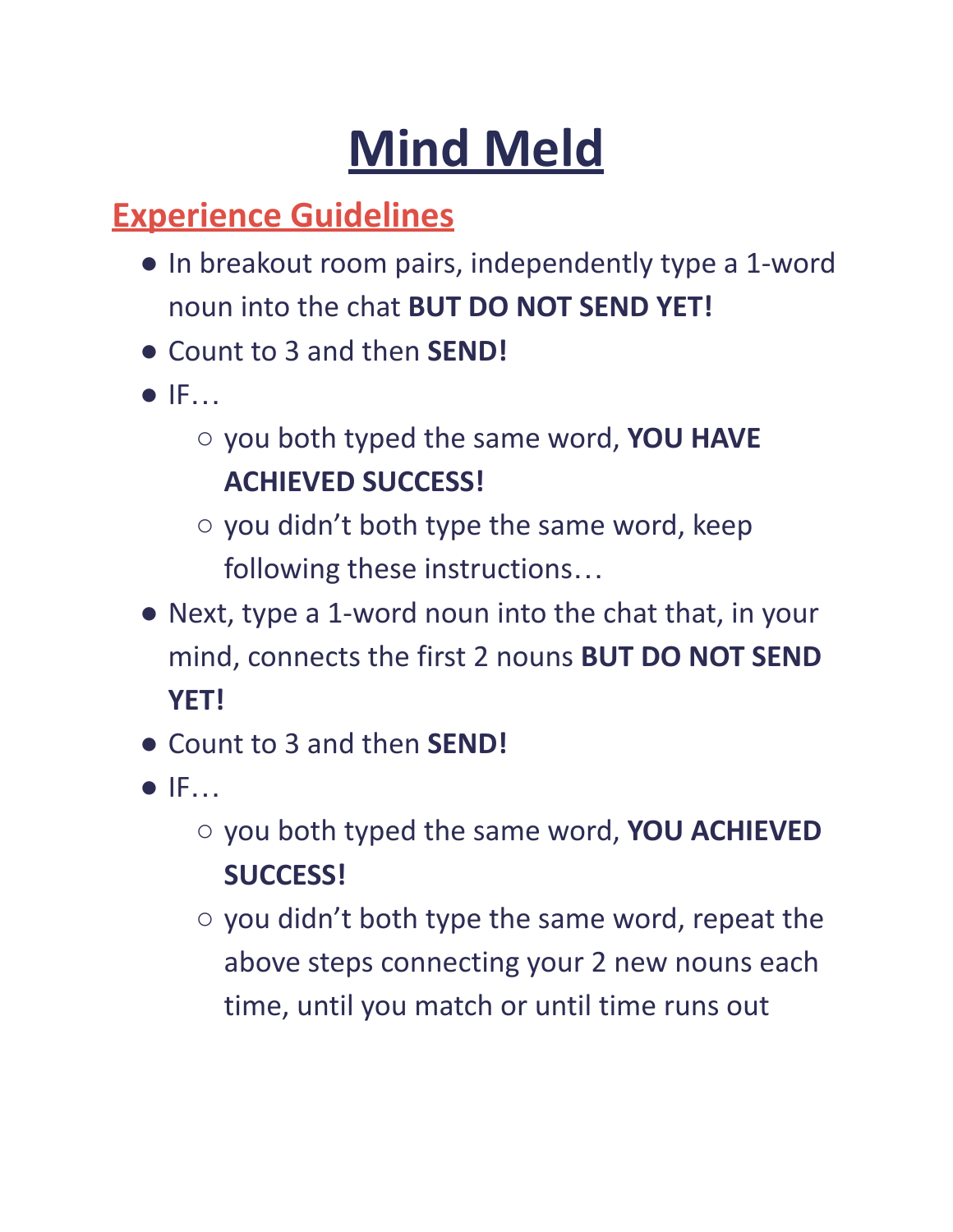## **Starting Up**

### **a Startup**

#### **Experience Guidelines**

- You are launching a new startup!
- You will be paired with one business partner.
- Together, choose 2 nouns **from the chat** that are from the opening Mind Meld experience.
- Use those 2 nouns as your guide to answer the **Business Plan Questions** below once you've established your team's shared goals.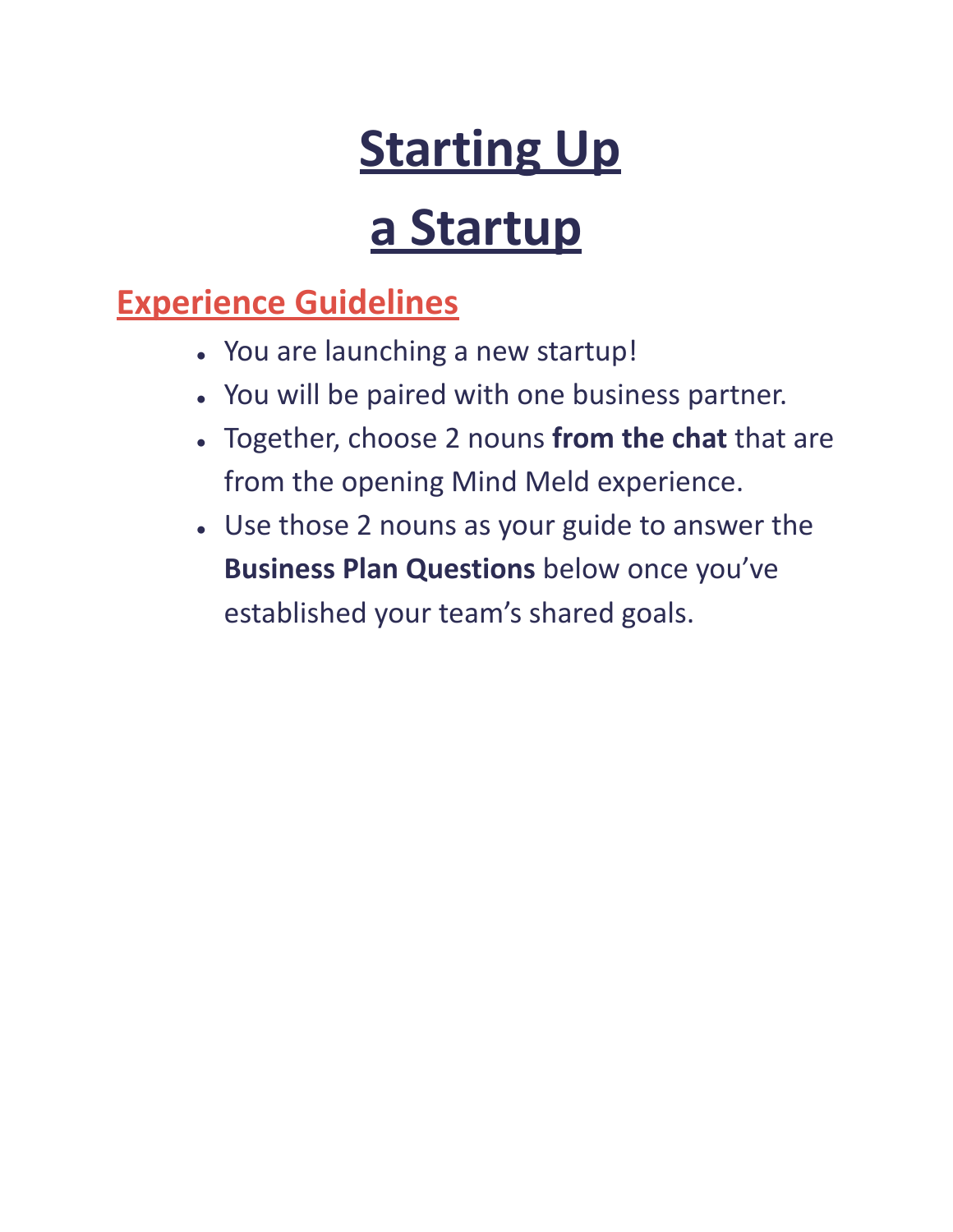### **Part 1: Get Your Goals Together**

#### *Team Situational Awareness Tool*

**Step 1:** Before beginning to create your business plan, collectively agree on 3 goals for the launch of your new company.

| 1  |  |
|----|--|
| 2. |  |
| 3. |  |

**Step 2:** Now take your 3 goals and rank them in terms of what your team thinks is the most important (#1 below) among them to the third most important among them (#3 below).

| 1 <sup>st</sup> |  |
|-----------------|--|
| 2 <sup>nd</sup> |  |
| 3 <sup>rd</sup> |  |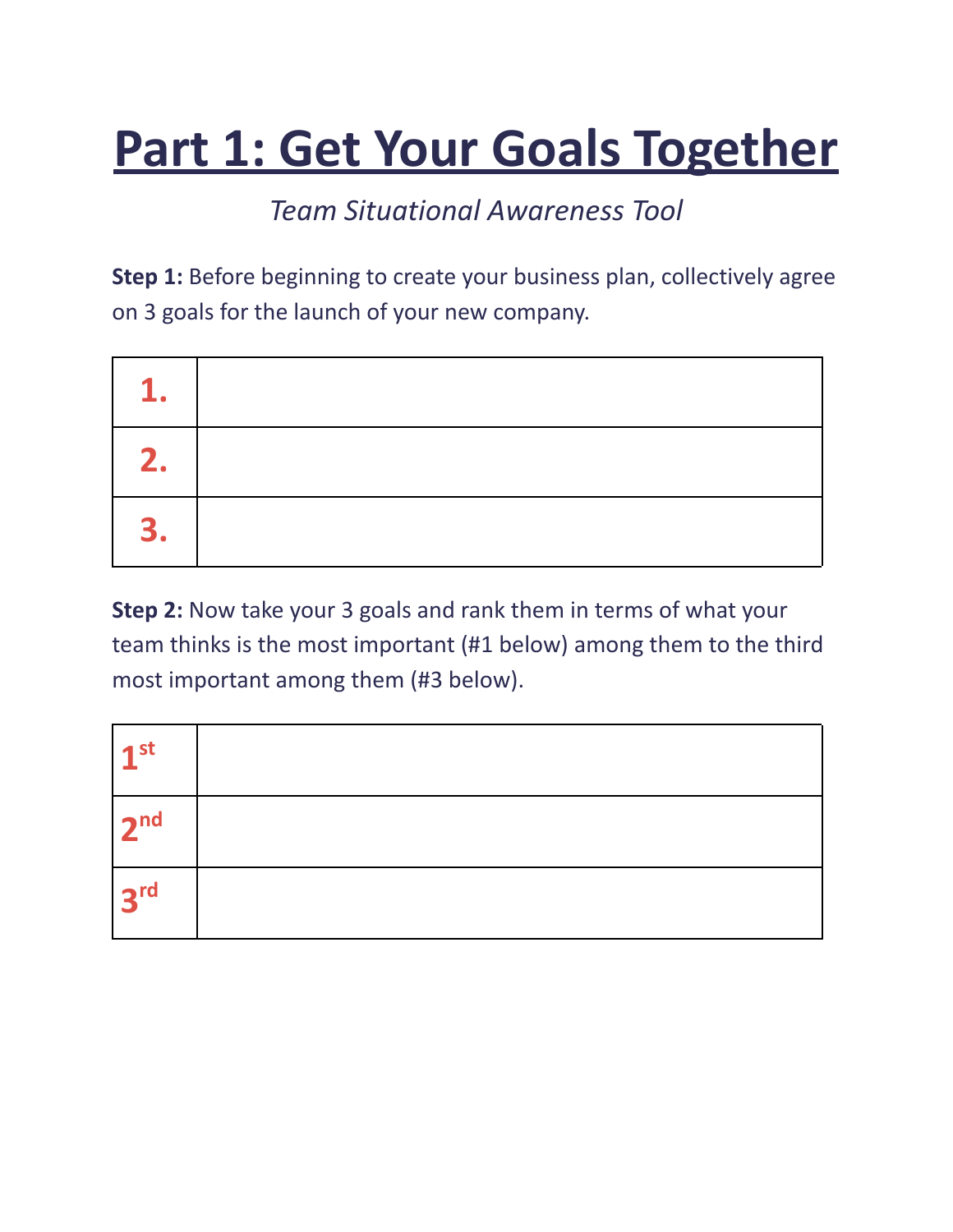### **PAUSE HERE! Return to the Main Room**

#### **for further instructions**



#### **Example of Business Plan Question Responses**

- **Which 2 nouns did you choose?** Calculator & Headband
- **What is your product?** A headband that measures the number of thoughts a person has in a given period of time.
- **What is the name your product?** ThoughtBit
- **Who is the persona that represents your target audience?** Sarah, a 35-year-old PhD in Physics who, as a university professor, is up for tenure one year from now. She is determined to show that, in addition to her publications, she is also producing an incredible number of thoughts.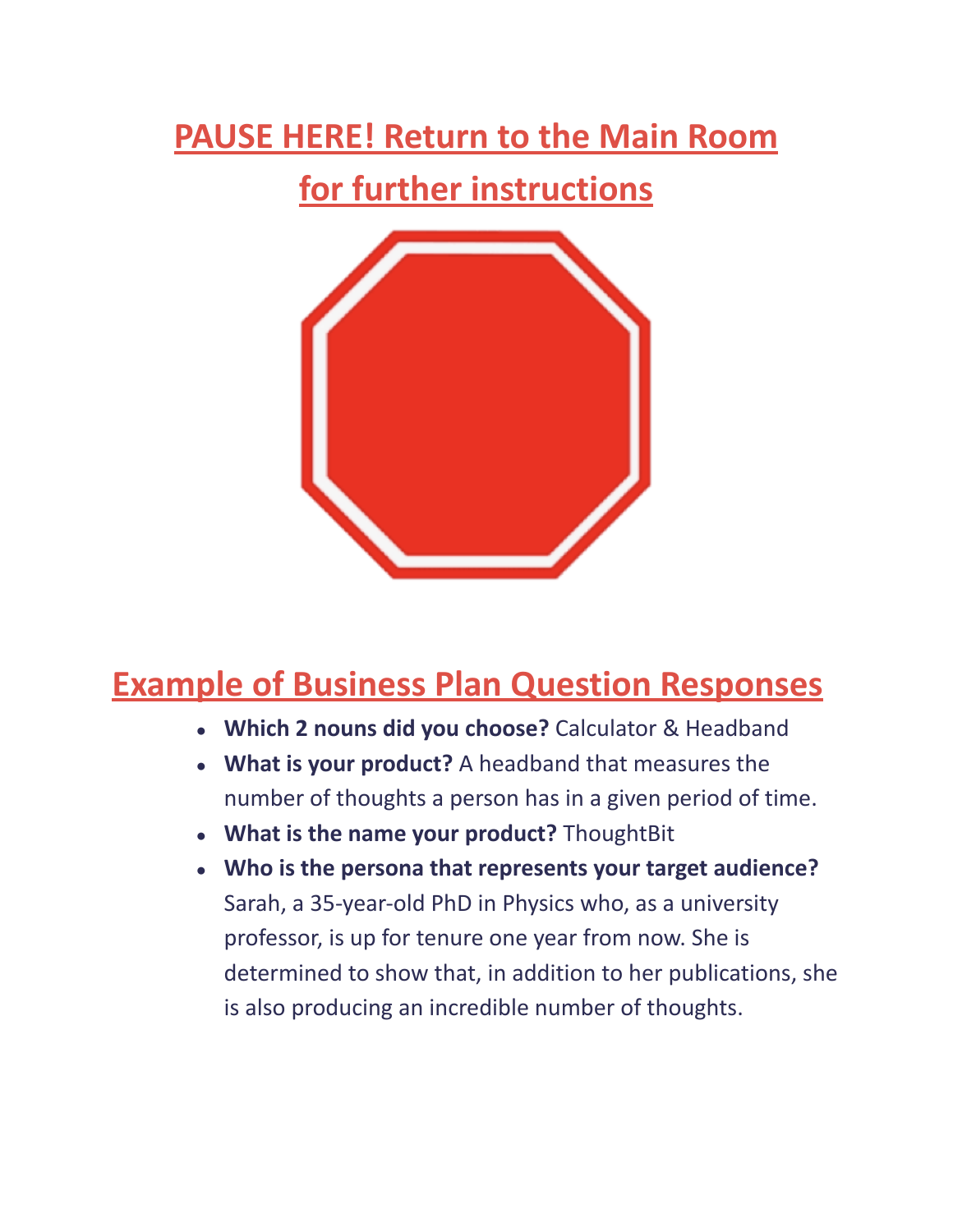# **Part 2: Business Plan Questions**

## **(Invent)**

| <b>Choose 2 nouns</b><br>from Mind Meld?                                              | 1.<br>2. |
|---------------------------------------------------------------------------------------|----------|
| <b>Using those 2</b><br>nouns as<br>inspiration, what<br>does your new<br>product do? |          |
| What's the name of<br>your product?                                                   |          |
| <b>What is the</b><br>persona of your<br>target market?                               |          |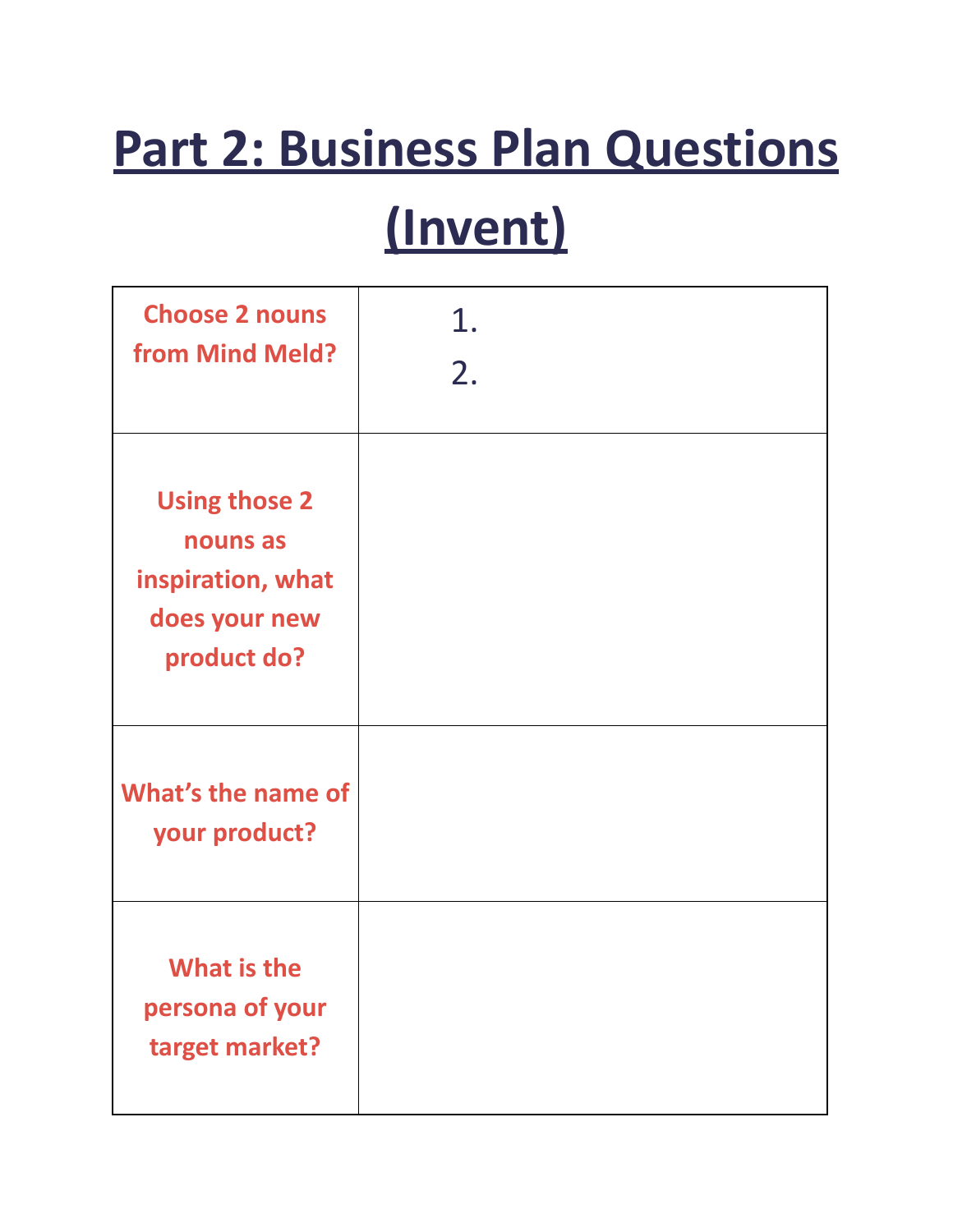### **PAUSE HERE! Return to the Main Room**

#### **for further instructions**